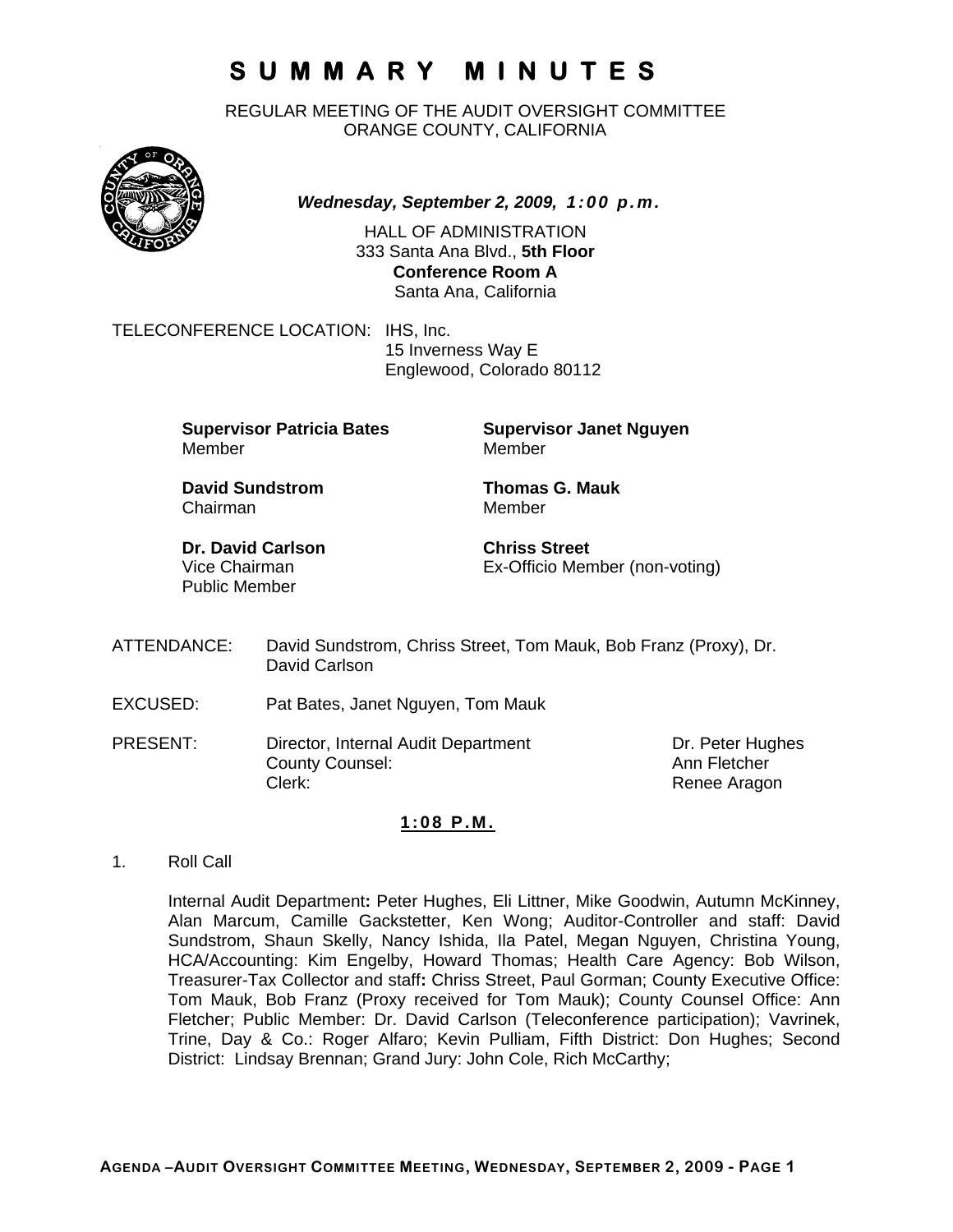#### 2. Approve Audit Oversight Committee Minutes of May 27, 2009 VOTE: Motion-Carlson, Second-Franz (proxy for Mauk), Sundstrom-Yes, Hughesabstain (proxy for Bates), Nguyen-abstain **Approved.**

NOTE: Date correction on the agenda to read: Approve Audit Oversight Committee Minutes of May 27, 2009.

#### 3. Receive SAS 114 Required Communication from External Auditors Vavrinek, Trine, Day & Company, LLP **Received**

 Mr., Kevin Pulliam addressed the committee as required by the Statement of Auditing Standard 114 to keep the AOC inform of the external auditor's activities. Page 1 detailed the three auditors with in-charge auditor responsibilities over the audit. Pages 2 and 3 detailed the scope of services for the audit being performed. Mr. Pulliam stated the external auditors were required to outline their responsibility under the Generally Accepted Auditing Standards (GAAS) that they provide reasonable but not absolute assurance for the entities that they audit. They consider the internal controls in the areas they audit but do not provide an opinion over internal controls. As noted on page 4, VTD would express an opinion on compliance that was applicable over programs for OMB Circular A-133. On Page 5, all disclosures would be provided at the end of the audit.

 Dr. Hughes asked for an example of a qualitative aspect of accounting policy. Mr. Pulliam stated that within that communication if there was a significant footnote disclosure within the annual financial statements such as a new standard adopted or a retroactive impact from a prior year adjustment, VTD would have to address it in their letter to the Board at the end of the audit.

 Dr. Hughes asked if VTD would bring to the AOC's attention if a situation where a choice of policy or interpretation would have a material impact on the financial statements where there were options available to the external auditor. VTD stated things were fairly defined within the standards within the new pronouncements coming up. If there were something where an option was there, they would make it known. If VTD was silent on it, it would be assumed that they were following the technical pronouncements that GASB prescribed.

 Dr. Hughes asked VTD to speak about SAS 99 and Management override in terms of controls. Mr. Pulliam stated they assessed risk and design the audit testing to address identified concerns.

 Mr. Pulliam stated page 6 detailed the timeline. Page 7 provided detail of interim and final status related to the Single Audit.

Mr. Alfaro offered to provide highlights from the AICPA National Governmental Update related to the American Reinvestment and Recovery Act dollars hosted in Washington DC. The AOC agreed to receive the information.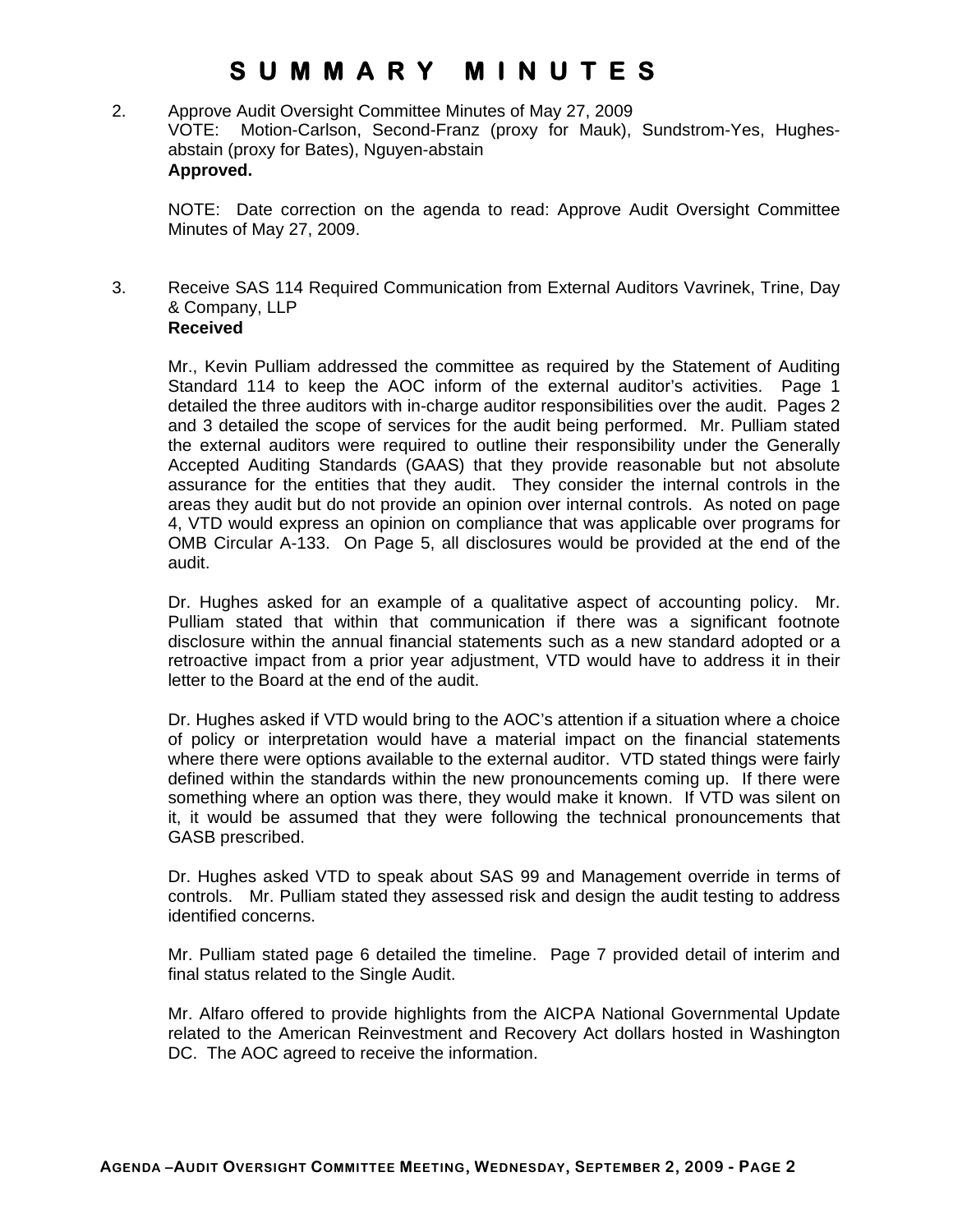Mr. Alfaro stated VTD attended the event to hear directly from the standard-setters themselves related to the American Recovery and Reinvestment Act Boards (ARRA Funds). Specifically for the June 30, 2009 audit, there were significant amount of changes related to the recovery dollars as a component over VTD's overall audit planning process. A key point from the Federal perspective over the recovery act funds (RAF) funds was that they would have unprecedented level of accountability and transparency to the public. The Federal government had set up various and variety of websites over time that accumulate data to present to the public at a very detailed level the types of projects occurring in their communities and surrounding cities and within the state in general. The Inspector General's office was already conducting reviews of certain governmental agencies to see how the federal dollars were being spent. The secondary component to the Recovery Act related to reporting. The reporting will be structured in phases. VTD would bring an opinion on compliance for major federal programs for the single audit, but in addition RAF established a reporting for agencies that received RAF funds for the first quarter ending September 30, 2009. Government had 10 days to report use and dollars for expenditures of the program (1512 reporting). There would be no waiver for the time line. The federal government stressed that by not filing the 1512 reporting, it would be considered a violation of the grant agreement. It was expected that the agencies that received the program funds report on them according to the new deadlines.

 Mr. Alfaro stated their audit prospective impact was that the federal program established new program codes taking existing programs and added RAF funds to them and in addition they did grouping of programs known as clusters. The federal established any RAF funds within any of the flows would be considered high risk. Therefore, it increased program areas in the risk assessment process and those programs were subject to audit for the year.

 Mr. Alfaro stated the federal government was sending information frequently. New guidelines for auditors to consider were recently published in terms of planning and conducting audits under the single audit act ending June 30, 2009.

 Mr. Sundstrom asked if most of the information provided was perspective being that they were going into the next year, reporting on last year. Mr. Alfaro stated that with regards to the RAF funding there was a portion of the funds awarded as of June 30, 2008 and there may not had been any expenditures incurred on those funds, but because of the new 1512 reporting period those funds would be subject to that reporting.

 Mr. Pulliam added that the reporting would be done quarterly and rules had not been established for the auditors for the 063009 audit had to take a look at quarter taking place after 063009. Mr. Pulliam stated it was clear that the policies and procedures and rules drafted were by no means done. By the time they get to the 063010 audit, they expect new policies where the external auditors would have to go back and look at the quarterly reporting. It should also be noted that the quarterly reporting was cumulative and not the specific quarter end. Also, because no waivers were being granted, they understood it may take a few quarters to get the quality of data where they want it. Additionally, it was expected that prior quarters may need to be cleaned up.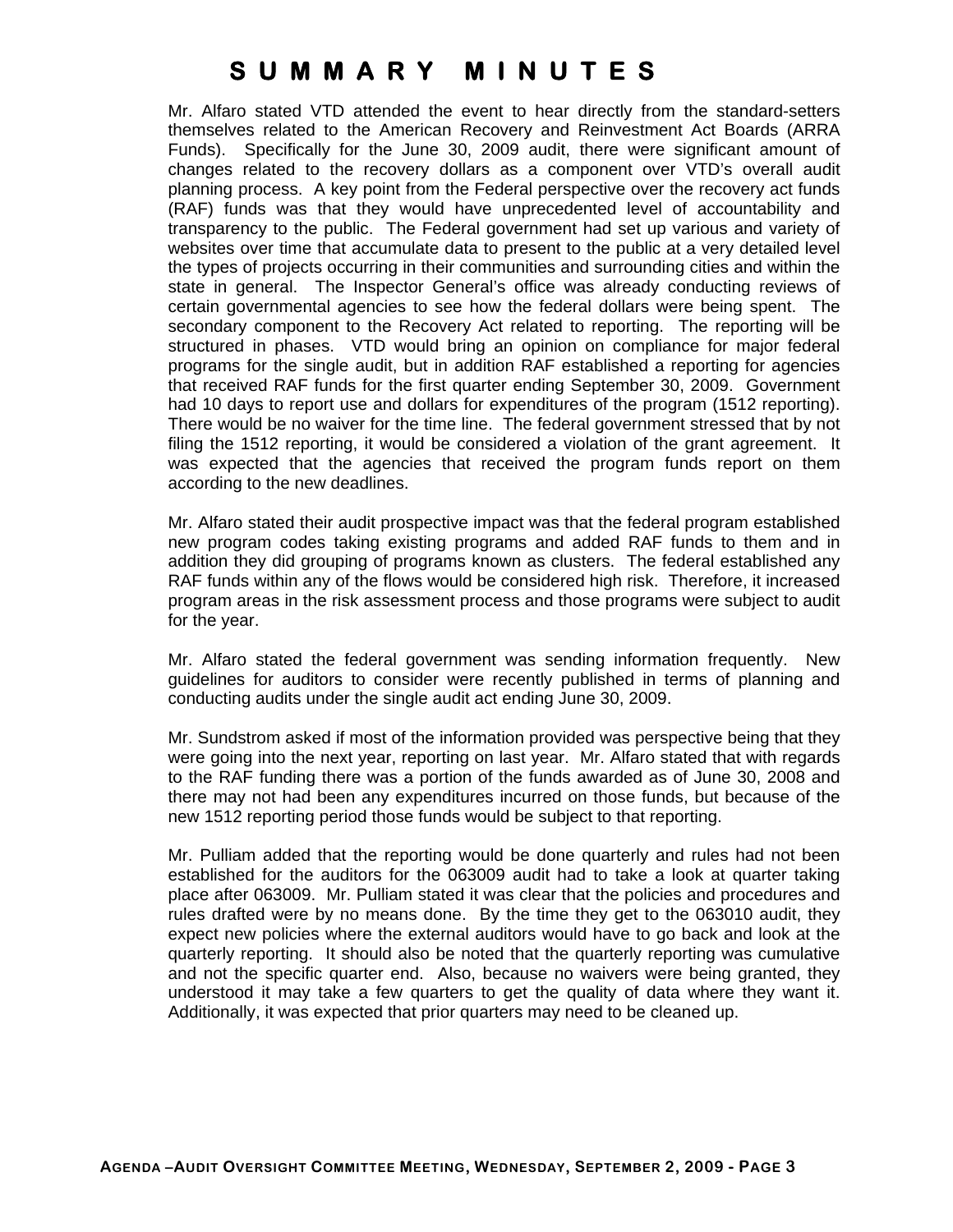Mr. Pulliam stated the discussion led to perspectives and the uniqueness of the dollars and there would be unique rules and how they would be recorded and ultimately governed. He stated that it was clear that within the schedule of the federal expenditures or awards that where some RAF funds were attached a separate line item that specified with an ARRA after it had to be detailed because they were reinvestment funds and would need to be identified.

 Mr. Sundstrom stated it was obvious that expediting the reporting of the dollars was paramount to everything they were doing.

4. Receive Status of the Structured Investment Vehicles (SIV) Held in the County's Investment Pool (continued from AOC 9/17/08, Item 6, 5/29/08, Item 5, 2/28/08, Items 6 and 8, 12/11/09, Item 3, 3/25/09, Item 4, 5/27/09)) **Status Received.** 

Mr. Street introduced Paul Gorman, Assistant Treasurer, to provide the status of the Structured Investment Vehicles (SIV). Mr. Gorman stated since the last AOC meeting just a few SIV's remained that matured in June 2009. K2 (USA) LLC holding of \$25 million matured June 9, 2009 with all principal and interest paid. Tango Finance Corporation holding of \$50 million matured June 10, 2009 with all principal and interested paid. Whistlejacket was restructured to a new entity named Serpentine Funding Limited in May 2009 instead of settling for a recovery of 80% on the dollar. There was no receiver associated with Serpentine Funding Limited which was managed by Goldman Sachs. Unrecovered principal is \$51,558,961. Mr. Gorman stated monthly payments were based upon the County's share of the collections of the underlying investments of Serpentine.

5. Receive, discuss and approve response from AOC on Compliance Audit of Board's Audit Oversight Committee as of May 209 (Audit No. 2807-13)

VOTE: Motion-Carlson, Second-Sundstrom, Franz (proxy for Mauk)-Yes, Bates-yes, Nguyen-yes

#### **Approved**

NOTE: Mr. Sundstrom moved to accept Dr. Hughes report responding to item 1 to perform a self-assessment. In the response to item 1, he would use the Internal Audit report and the audit oversight committee matrix that Mr. Sundstrom prepared in order to make the self assessment.

Dr. Hughes discussed the background of the audit. He stated a number of professional associations put out advisories, guidelines and recommendations based on audit committee structures. In the course of discussing the Bylaws, Charter and administrative rules with the new AOC members, it was timely to assess the compliance of the AOC with its own Bylaws, resolutions, charter and applicable administrative rules. Dr. Hughes noted that the audit found that the AOC had complied fully with its own rules. As an added tool and aide to the AOC compliance audit, a research study conducted by the Association of Government Auditors (AGA) integrated 5 different check lists for government entities for effective audit committees to consider. Eight recommendations were presented for the AOC to consider. They had not presented deficiencies or defect.

Dr. Hughes stated he worked with Mr. Sundstrom on the issue and that Mr. Sundstrom would provide a self-assessment using the Government Finance Officers Association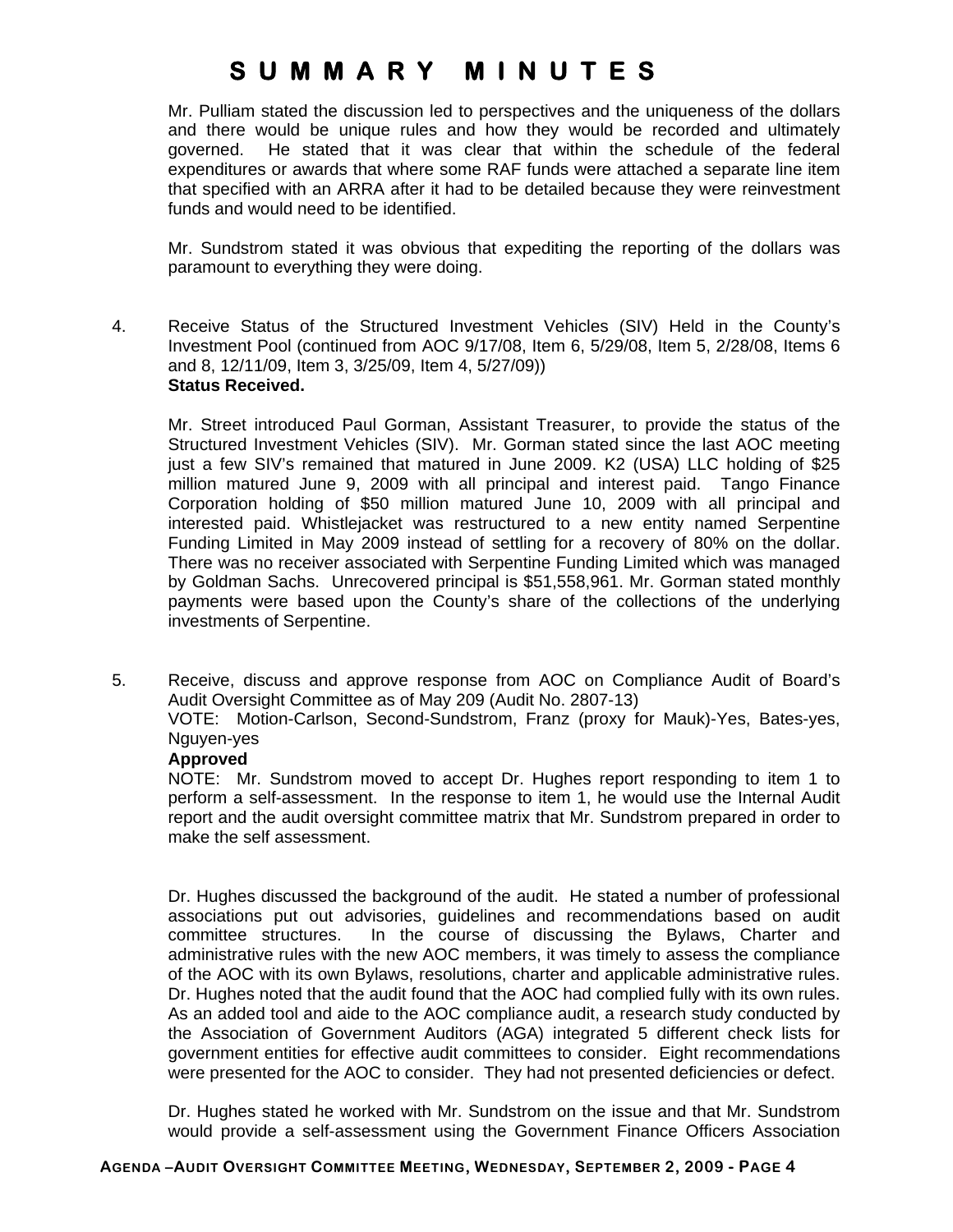(GFOA) template. Dr. Hughes stated for the most part he was in agreement with what Mr. Sundstrom provided and that the AGA study had included most aspects of the GFOA template already.

Mr. Street asked if there were standards established. Dr. Hughes stated there were none; only recommendations and best practices from various associations. He stated they all converged on common issues but no specific standards were required of the AOC.

Dr. Carlson stated the authoritative reference in the transmittal letter was troublesome if the Association of Government Auditors (AGA) research report was not approved by a standards or governance body.

Dr. Hughes stated the AGA was not a standards setting body any more than the GFOA or the Association of Local Government Auditors (ALGA). The choice of the word authoritative was meant to say the professionals that contributed to the research study felt the results were best practices for consideration only. Dr. Hughes stated there was no authoritative body dictating to any entity what must be the characteristics of an audit oversight committee.

Mr. Sundstrom stated that in terms of auditing standards, we were dealing the government accountability office and the institute of internal audits and his view was as an audit committee we are the governors and they are the governed so it was not appropriate for the governed to necessarily establish auditing standards. The AGA had large membership from the federal community and not the local community. By comparison the AGA report had little bits of this and that rather than having a system. He felt the GFOA more closely represented his views and interest and found a recommended practice for audit committees with the most recent revision in 2008. He felt it was up to the audit committee to select which items would most benefit them. Mr. Sundstrom prepared a matrix based upon the GFOA document and also took what Dr. Hughes presented in his report and added some of it. Mr. Sundstrom felt as a committee, it should set itself up against some set of standards and make choices of how its charter should read. He felt it should all be on the table even if they aren't selected to look at the items and make some decisions. Mr. Sundstrom added some views of the AICPA because they are a group that sets auditing standards.

Mr. Sundstrom handed out the GFOA Best Practice for Audit Committees document. He also distributed an Elected Officials Guide to Audit Committees along with a matrix with highlights for the committee to use to evaluate where the AOC was against its recommended guidelines. Mr. Sundstrom requested a special meeting be scheduled to consider the material distributed presented at length. Following the special meeting to consider a charter, a draft charter would be brought back to the AOC contained the agreed upon changes for further discussion and approval.

Dr. Hughes felt most items from Mr. Sundstrom's matrix went hand-in-glove with his audit findings and AGA. He added the yellow observations that Mr. Sundstrom highlighted were mostly addressed in concept in the 8 recommendation of the audit report. Dr. Hughes felt Mr. Sundstrom's matrix added more detail and was a useful stand alone document. Dr. Hughes stated he selected AGA so as not to be prescriptive of only 1 set of guidelines. Rather he felt presenting 5 different templates would show common themes among them all.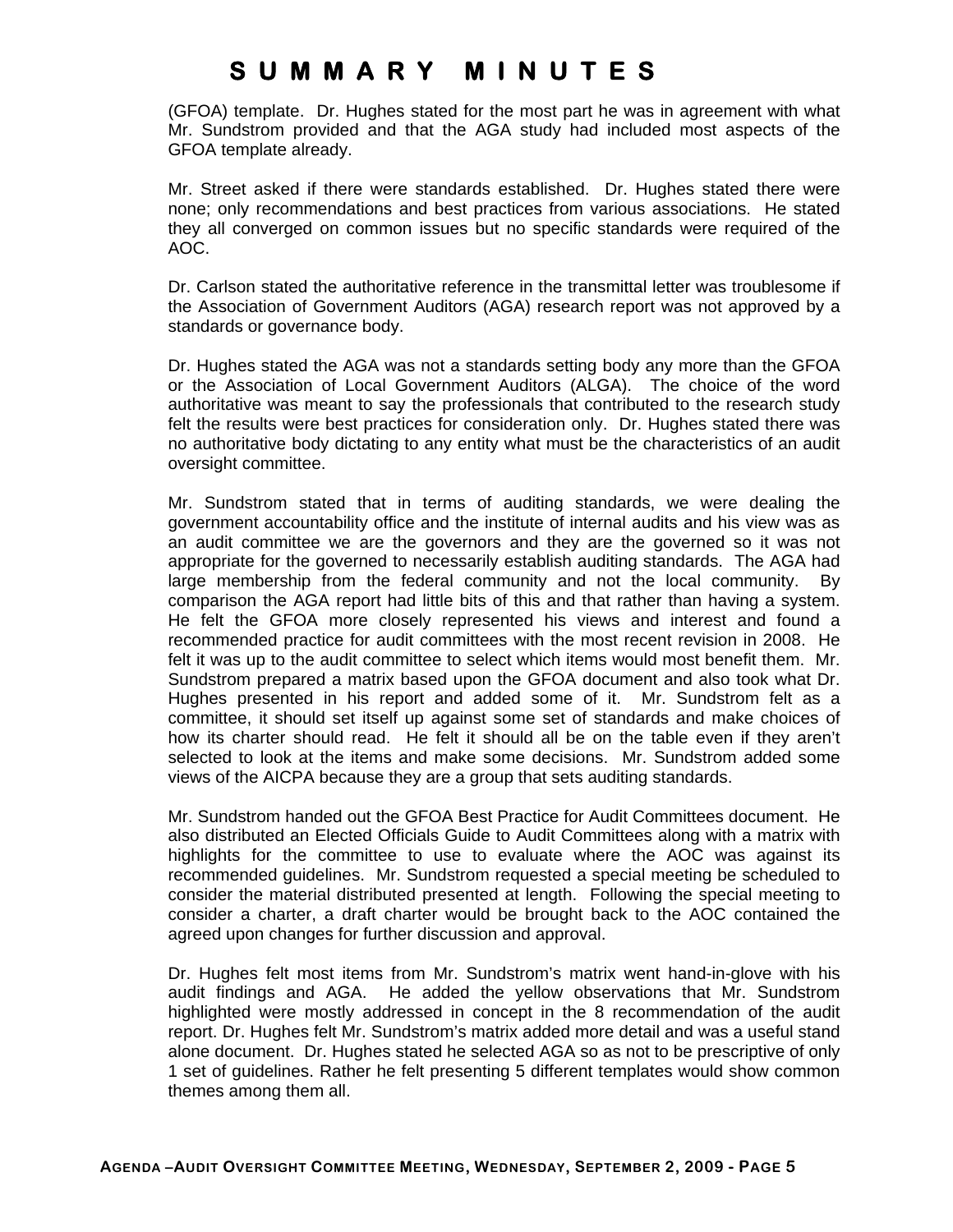He added he fully supported the Board in doing a self-assessment against Mr. Sundstrom's matrix and that one of his recommendation in the audit report was for the Board to conduct its own a self-assessment.

Mr. Sundstrom recommended accepting Dr. Hughes report responding to item 1 to perform a self-assessment. In the response to item 1, he would use the Internal Audit report and the audit oversight committee matrix that Mr. Sundstrom prepared in order to make the self assessment.

Mr. Carlson moved the recommendation and Mr. Sundstrom seconded the motion. None opposed.

Mr. Chriss Street asked for any input from the outside auditor. Mr. Alfaro stated it would be interesting to see the process move forward and offered to review the charter from the committee requested and that he certainly would assist in any way they can.

Ms. Bates asked if there were legislative mandates that may require a certain set of standards. Mr. Sundstrom stated there were none and that the GFOA made it clear that law trumps anything they have.

6. Receive and file Internal Auditor's Annual Report Fiscal Year 2008/2009 VOTE: Motion-Bates, Second-Nguyen, Yes-Carlson, Yes-Franz (proxy for Mauk), Yes-Sundstrom **Approved** 

Dr. Hughes stated the summary report was provided for the fiscal year's activity. Dr. Hughes stated there was an audit presence in 17 of the 23 departments. He stated 5 audits were completed at the request of the AOC or the Board; 46 other audits were conducted in addition to the special requests and 40 IT projects were also completed. The information presented was timely. The IT projects were primarily over the CAPS+ implementation in accordance with an MOU between the CAPS+ Steering Committee and Internal Audit.

Dr. Hughes stated a highlight was the reporting structure to the Board. The Board receives every report in a two ways: as the report was issued and on a monthly basis. Findings were ranked at their request as material, significant or other reportable conditions. To date, there was 1 material control weakness occurred in the past 3 years, less than 6% significant. He noted that the others, while important, were detected before they elevated to significant or material breakdowns. It was important to underscore the value of identifying any problems early. The audit reports were fact driven as presented. He stated we were at about 85% implementation of correction within one year of issuing the reports. If the areas were complex, it possibly took additional time. Dr. Hughes stated they never leave the field unless there was an interim corrective action in place for any material finding. Fortunately, there was only one to date. Significant findings required corrective action within 30 days. Other control weakness findings required implementation within 6 months. He added the success and timing of all correction action was reported to the Board.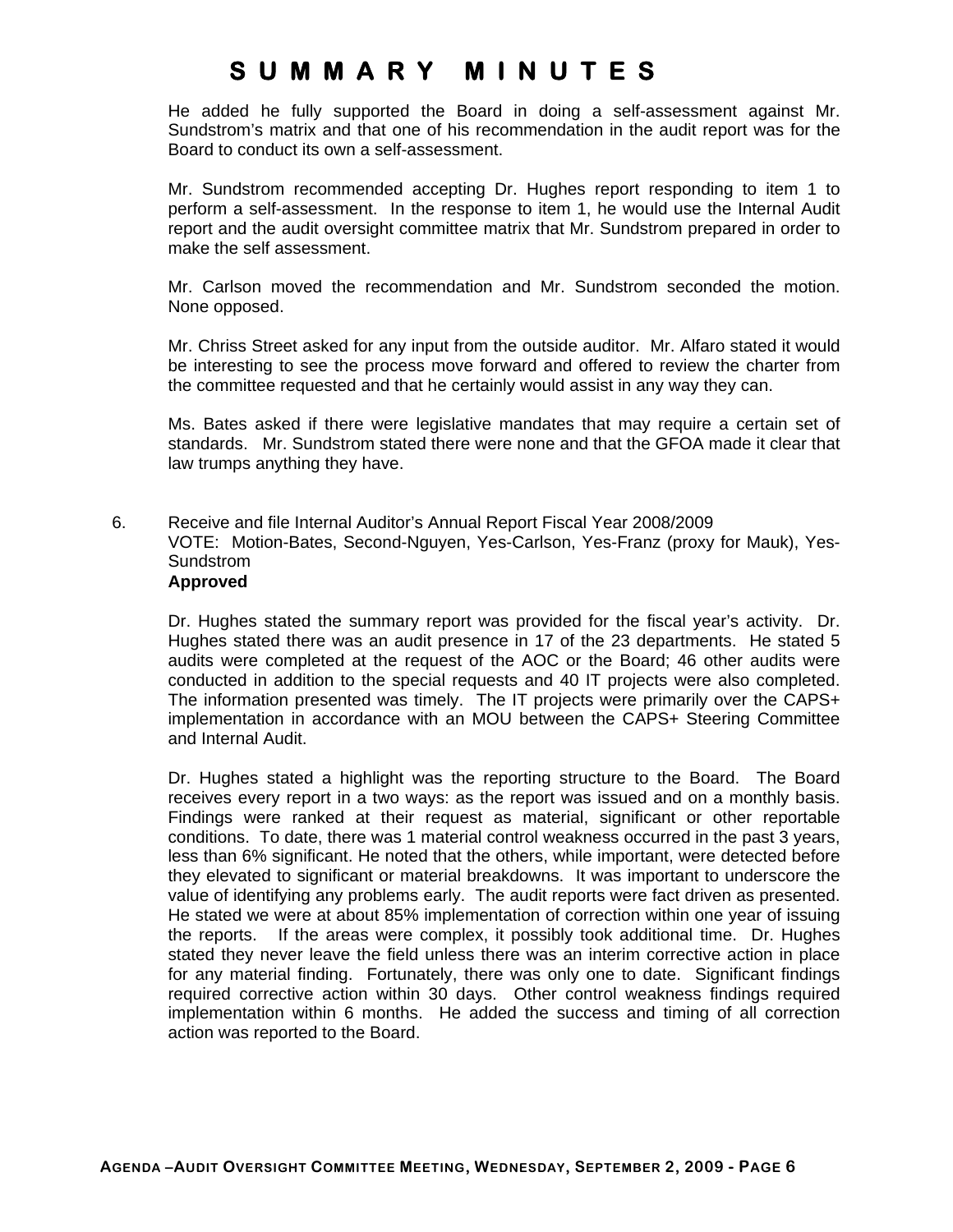Mr. Sundstrom thanked Internal Audit for the CAPS+ work. The work was greatly appreciated and very much value added. Mr. Sundstrom personally thanked Autumn McKinney for an exceptional job. The Steering Committee was unanimous in their support of Internal Audit's efforts and very pleased with their contribution.

7. Approve OC Internal Audit Department Status Report for Period July 1, 2008 through June 30, 2009, and Executive Summaries of Audit Finding Summaries for the Period July 1, 2009 through June 30, 2009 VOTE: Motion-Bates, Second-Nguyen, Sundstrom-Yes, Franz (proxy for Mauk)-Yes, Carlson-Yes **Approved** 

NOTE: Community Facilities District Audit was added to the Audit Plan

Dr. Hughes presented the IAD Status Report for period July 1, 2008 through June 30, 2009. Every project had a budget of hours with comment section. He noted that some audits were postponed or canceled as well as some audits that were carried over to the next year. Dr. Hughes noted that the lease audits generated large amounts of money for the County. Dr. Hughes also presented the Executive Summaries of Audit Findings and discussed the detail presented.

Supervisor Bates requested for Internal Audit to conduct an audit of the CFD's. She provided a memorandum from her office dated September 2, 2009, Re: Review of Community Facilities District. Supervisor Bates stated the request was the result of inquiries that reached press level. Questions were raised on whether they were fair and whether they should have been the actual fees assessed at the tax rate that was reflective of each of the CFDs and the projects that were being financed through those. This affected much of the unincorporated areas significant in the fifth district.

Supervisor Bates stated that Peter had indicated it would not require a lot of resources and/or expenditures. It was something the folks out there are asking about and it would be helpful to show that we do provide good oversight of the area and give due diligence in the assignment of a tax rates but more importantly over the where the money is going in terms of the projects that were part of the original contract of the development agreements.

Dr. Hughes stated it was the appropriate forum to raise a request for an audit. It was within the Internal Audit Department's authority and expertise to conduct the audit. Dr. Hughes stated he would like to commit resources to do this and needs the AOC approval to proceed. Supervisor Nguyen moved the item.

Mr. Sundstrom added that there were approximately 75 to 100 CFDs. He asked if each one would be evaluated or more specific CFDs or a sample basis. Supervisor Bates stated that when discussion began there were 14 or 15 in Ladera Ranch. It is where potential misinformation regarding what we are doing when we approve a tax rate and what it means to them. And, whether in fact if the money they are paying goes toward public facilities in Ladera Ranch and what is included in those development fees. Supervisors Bates stated there was a suggestion that if the information is easily accessible then possibly review all of them; however if it was overwhelming, a sample list and those in the fifth district should be included. She stated the Fifth District did hand out a fact sheet on Mello-Roos.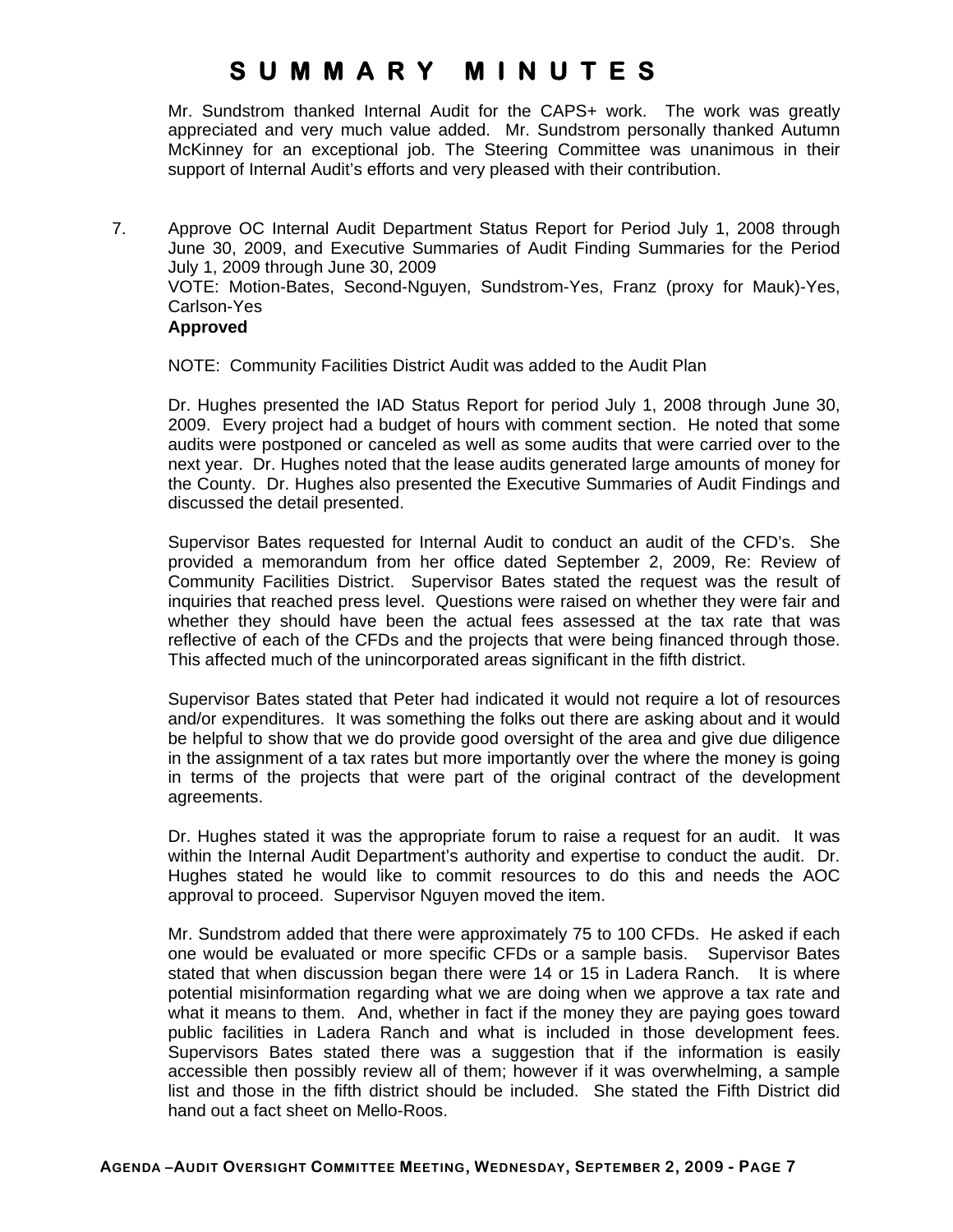Supervisor Bates noted there have been presentations by County finance and public hearings, but there was still concern. The obvious concern over money because many don't have enough money to pay property tax let alone Mello-Roos assessment and it will be raised. Property values have gone down by huge margins. She noted this audit would show the County is doing the job required to do based on what was contracted through Mello-Roos and those development agreements.

Mr. Sundstrom certainly understood the Ladera Ranch problem because their rates go up when their valuation goes down because the County has to collect the same amount of money. He stated he would provide the necessary documentation to Dr. Hughes as requested. He suggested identifying the CFD's of Ladera Ranch unless other areas where identified lead to inclusion. Dr. Hughes agreed with the suggestion.

Supervisor Bates thanked Mr. Sundstrom for his services of three years ago for a different area but on the same issue regarding whether the funds that were being collected were in fact going to the actual public facilities developments. She stated the A-C did a great job. Mr. Sundstrom stated how the bonds were funded in the first place were somewhat out of his scope.

Mr. Street stated he had been in a similar situation in Colorado where there were misunderstood issues about term certainty and maintenance and other issues. He stated many of the Mello-Roos bonds are coming to maturity and people feel it is the end of their payments and he doesn't see that happening. He added that when the bonds were issued there was no policy as to if dollars didn't get spent when they came in at less for the cost of the facilities, what happened to the reserve. He personally felt it should reduce the current taxes but the policy was that it went to sinking the debt at the end of the term. The problem was when the term end if there was maintenance. He added that it may be revealed under the audit that when some of the projects with significant dollars that comes into maturity may need to be extended because of maintenance issues. Mr. Sundstrom stated it would be to protect the bond holders. Mr. Street stated it was a complex issue and recommended policy be established along the way because many are joint and because there may be no capacity for payments in many cases. He made various suggestions.

Regarding a recent newspaper article citing property taxes, Mr. Street stated there were 120,000 homes that were assessed downward. It was discovered 22,000 that were a mistake and need to be reassessed upward. Refunds were sent out on the first mistake and when the errors were discovered a bill was issued requesting the refund and the supplemental bill both be paid. In those that call, all are confused and he offers to waive their interest and penalties if they can payoff their requirements. Regrettably no payment plans are permitted unless in default.

Mr. Sundstrom stated Dr. Hughes would consider all the feedback of Mr. Street when conducting the audit. Supervisor Bates moved the item and Supervisor Nguyen seconded the motion. The request to add the audit to the audit plan passed unanimously.

Supervisor Nguyen commented on page 3, item 7 – employee vendor address match where it was stated as of June 10, 2009 one was a valid match and 6 were not in conflict. She requested clarification about the conflict. Dr. Hughes introduced Autumn McKinney to address the question.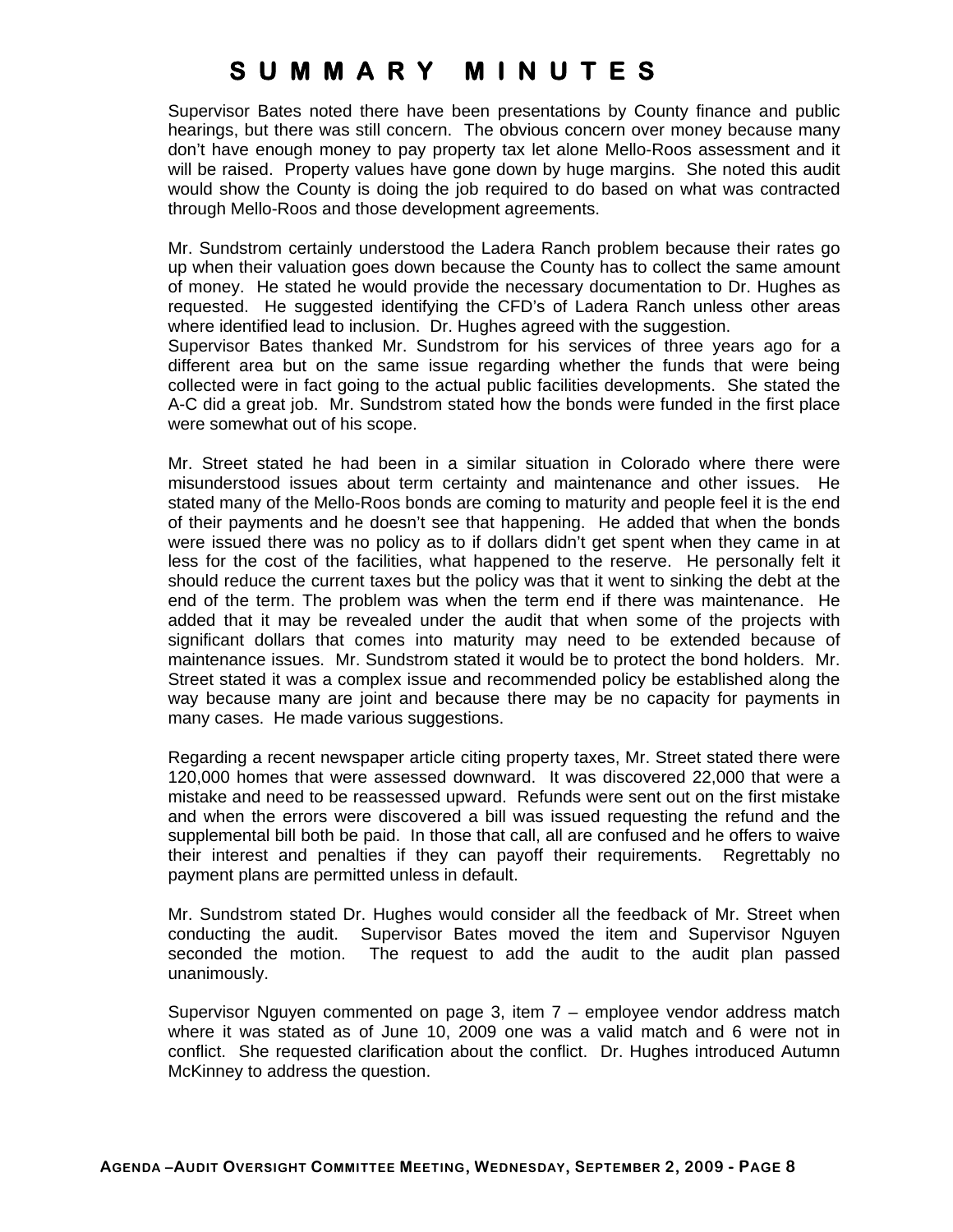Ms. McKinney stated the since the date of the report all the matches were resolved and none were in conflict. She added typically the reason was employees were doing work for the County on their own time. An example was the Clerk-Recorder was in need of voice-over recordings on their automated phone system and hired an employee from outside their agency and the work was done during non-business hours. They in turn received a vendor payment for their outside work. Supervisor Nguyen asked if we were paying employees for doing extra-work outside and giving them an extra paycheck. Autumn stated it was a vendor payment. Mr. Sundstrom stated that was a problem. Supervisor Nguyen asked why it was not considered a conflict.

Ms. McKinney stated when the matter was discussed with HR, it was conveyed that it was the County's policy that employees can do work for the County outside of their normal work hours. As an example, there was HCA employees that do work for SSA as a psychologist during non-business hours on weekends and provided counseling for abused children. Supervisor Nguyen stated she was curious to see the list of 26 as stated in the report. She noted she understood psychologists but not full-time employees of the County. Ms. McKinney stated some were retired employees that came back and contracted to the County. Supervisor Nguyen stated she also understood hiring retirees for their expertise and asked if it was a common practice.

Mr. Sundstrom asked Ms. McKinney to contact Mr. Leblow if there was a violation on federal policy for Medicare payments for these employees doing additional work. Mr. Sundstrom stated the policy didn't seem right to him. Mr. Street agreed and added it sounded like overtime.

Supervisor Nguyen asked about item 10. She wanted to know what was the IT Business Council. She had dissolved a council with the same name recently. Ms. McKinney responded that it was a new group created as part of the IT strategic planning and they don't regularly meet and Mr. Ajmani stated as the need arises they meet but had not met recently. Mr. Sundstrom stated it was a fundamental IT group. Mr. Sundstrom stated the difference was Supervisor Nguyen's committee was a high level group that discussed policy issues and this group was lower level tactical group discussed technical issues.

 Mr. Sundstrom stated he would like to bring an audit charter back to the committee for his own auditing group and how it could report to the AOC so that a full picture of all audits going on and not just Internal Audit Department.

 Dr. Hughes stated there may a number of large agencies that had their own compliance audit groups and he asked them in the past to present a report to the AOC once a year. He added he would query other agencies for such groups and where appropriate ask them to present to the AOC a summary of their work.

8. Approve External Audit Coverage 4th Quarter Status Report FY 08/09 VOTE: Motion-Franz (proxy for Mauk), Second-Carlson, Sundstrom-Yes, Bates-Excused, Nguyen-Excused  **Approved** 

For the quarter presented there was one new material issue noted. Ms. McKinney stated HCA had representatives present to address the issue. Mr. Bob Wilson addressed the committee and provided background on the issue.